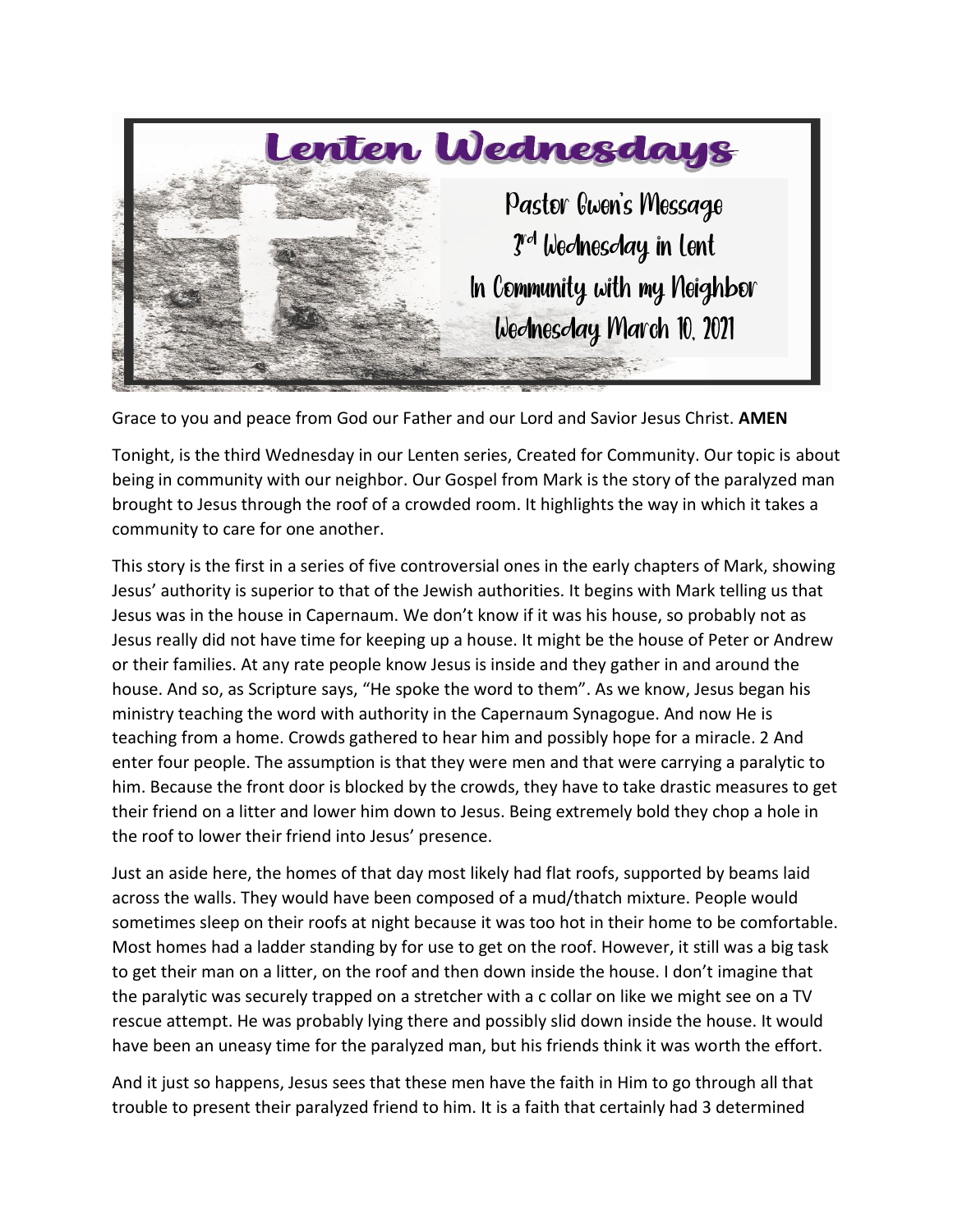visible action. Know that Jesus can read people's hearts, but he does not need to do that here, as their faith is open for all to see. There is no indication that the paralyzed man also had faith, but to Jesus, that did not matter. It is the faith of the litter-bearers that Jesus experiences. Their faith makes the healing possible. Without the rock-solid confidence that Jesus could help, the man would never have been in the presence of Jesus. Fighting the crowds and demolishing a roof to get to Jesus was difficult but nothing could stop these men from helping their paralyzed friend.

And then we hear in Jesus' passive voice, that his sins are forgiven. We are not sure if Jesus is saying that He forgives the man's sins or God does. But it really does not matter to this man. His sins are forgiven and even though the scribes get into a big discussion as to who has the authority to forgive sins, the paralytic know what has happened. His sins are forgiven even those his paralysis is not yet healed. He has been blessed by Jesus but still needs one more blessing. And so, Jesus orders the man to "Stand up, and take your mat and walk". And so, the man does just that. He stands up and went out into the crowd for all to see that healing has taken place. The people are amazed, and I suspect many came to 4 believe that Jesus was the Son of God and he was capable of not only healing but forgiving sins.

And the good news for us is that Jesus is still here for us today. He forgives our sins and He has the power to heal our spiritual and physical needs. But we need a way to get to Him. And that is the point of this story for us tonight. The friends that brought the newly healed man to Jesus are our faith examples. This man would most likely not have been healed if his friends did not bring him into the presence of Jesus, the great healer. Their faith certainly was the contributing factor in his new ability to walk again.

And folks, that is what friends are for. Friends help friends. So being in community with our neighbors is important. Yes, sometimes it is complicated, but yet beautiful. It is another way in which community is important.

We all know the stories of people who block the way for others to be part of a community. In our story it was the crowds that made it difficult for the men to get their friend to Jesus. How about in a church? It is easy to have instant dislike for the visitor who comes to worship unclean, smelly and unkempt and then he sits in your usually Sunday seat. Unkind words of others can also keep people 5 from Jesus as they make them feel small and unwanted. Or maybe people have had a falling out with someone in a church and that disagreement kept them outside the worshipping community. Or how about children that had religion rammed down their throats by elders and now rebel against church. Or maybe there are people who have never known the church and just feel like they won't fit in. Well, these people are all our neighbors. We must make sure that we not only allow them access to our Lord and Savior, but bring them to Him.

So even though we say that we would love more people here to join us at Christ the Servant, do we really want to add to our circle of faith? Or do we think of ourselves as a fancy country club